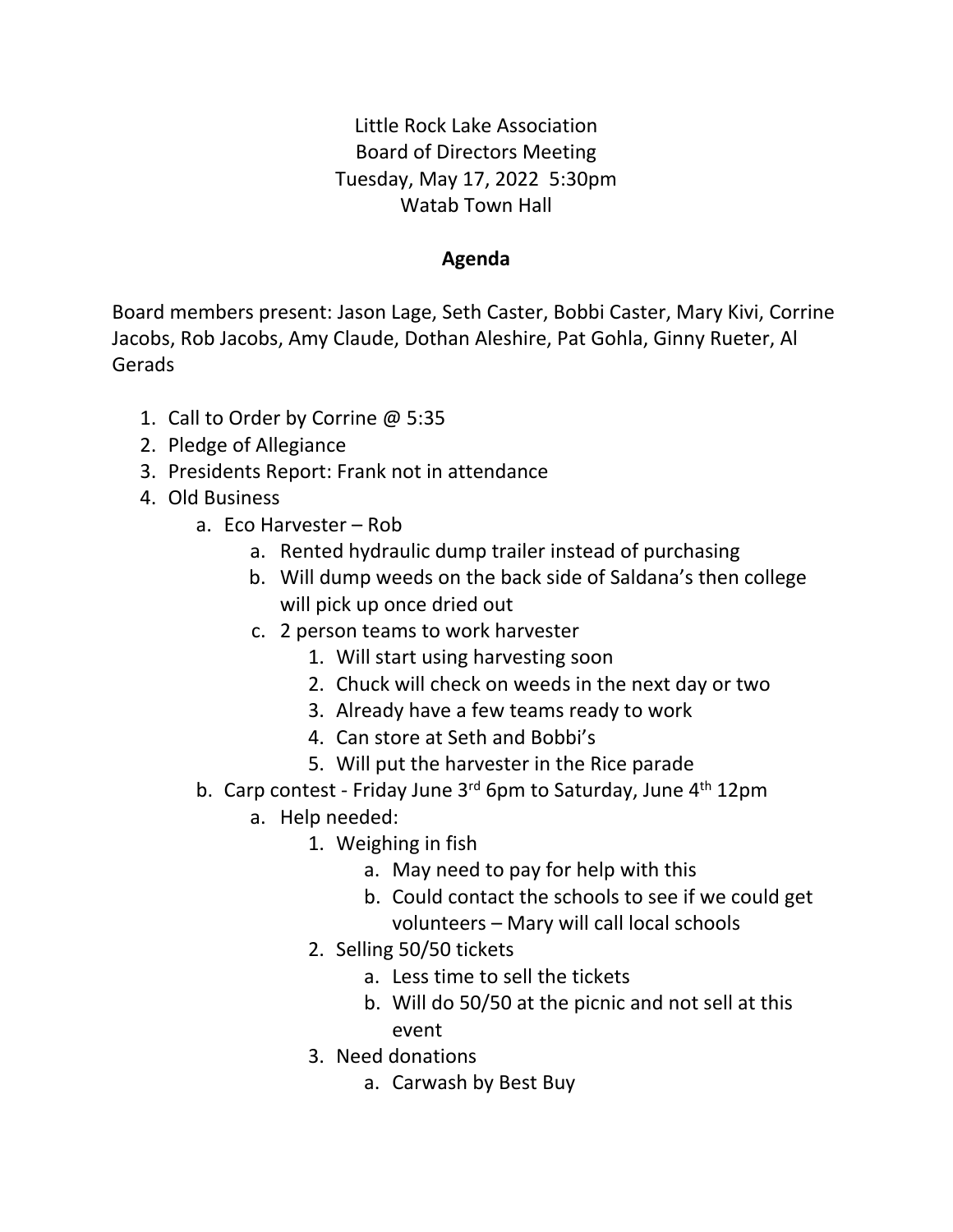- i. Willing to be a corporate sponsor for events
- ii. \$250 donation to be picked up by Mary
- iii. Can look into making additional monies from this business on Saturday's
	- 1. "LRLA Saturday" would generate \$10 per every carwash from our members
- b. Members to reach out to local businesses:
	- i. Amy Pesty's & Westre's & has other items to donate
	- ii. Rob St. Cloud Bait shop
	- iii. Mary Rapid Marine & will supply a wine basked
	- iv. Corrine Coyote Moon, K Johnson, Saldana's excavating
	- v. Seth Hardware Hank
- 4. Mary will take care of selling shirts for the event if Frank is not available
	- a. Rumors vendor for shirts is in Clearwater may look into for future purchases
- c. Beaver Island Update Mary
	- a. Mary contacted them and we can not get in this year, email was never received in January
	- b. Mary has it on her calendar to contact them in Jan to schedule for next year
- d. Meat raffles @ Rice Legion Phyllis Post
	- a. June 11th
		- 1. Ginny, Pat, Mary and Bobbi will work
	- b. Phyllis will give report at membership meeting
- e. Plant Sales Report
	- a. Successful as all plants were picked up
	- b. Made \$395 total
- 5. New Business
	- a. Picnic -July 9<sup>th</sup> Mary, Corrine, Pat & Ginny
		- a. Mary would like to contact Pizza Ranch to get chicken price locked in – approved by board
		- b. Look for donations and extra baskets for silent auction
		- c. Check to see if Chuck's band can play at the event